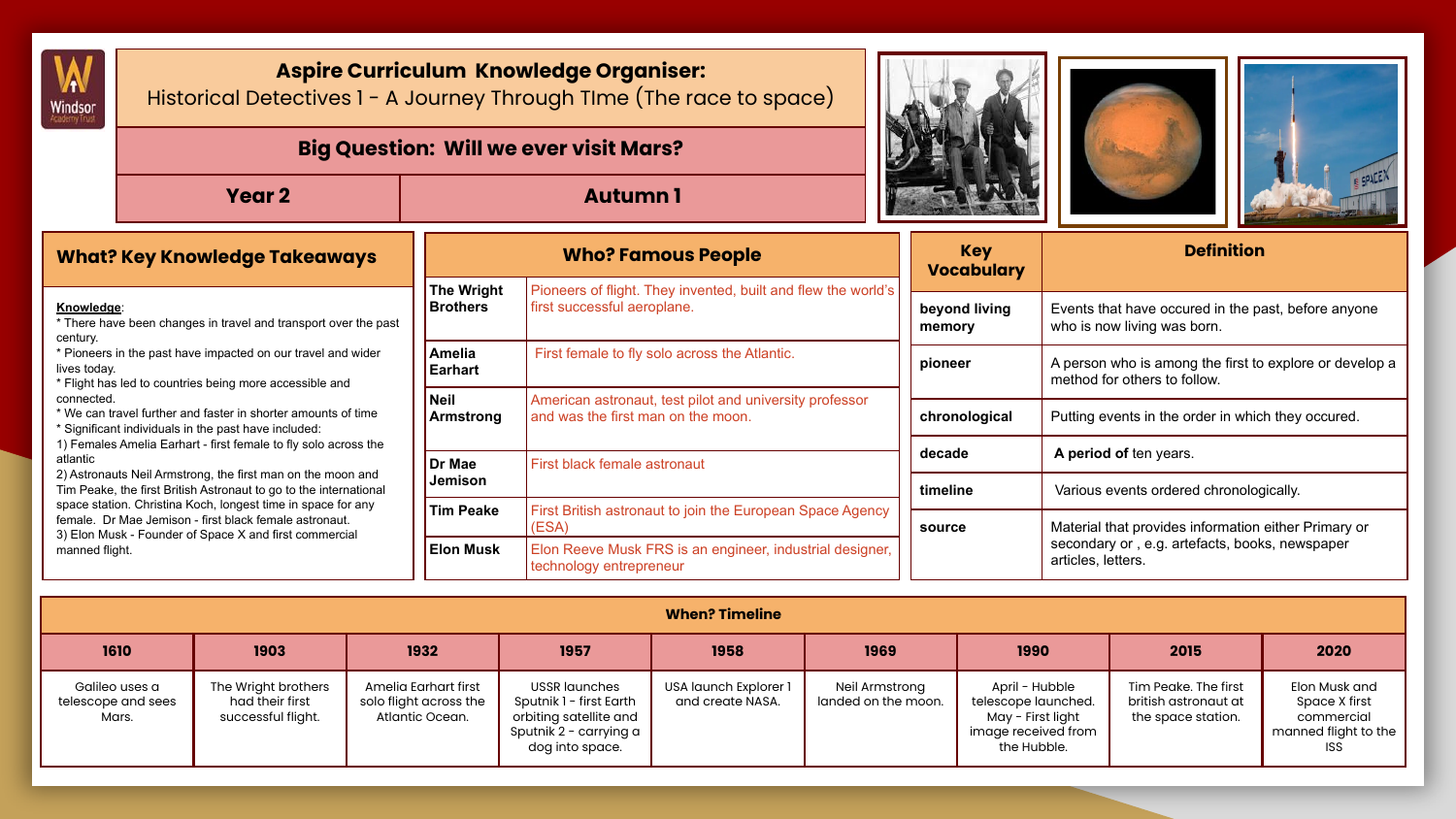

**Aspire Curriculum Knowledge Organiser:**  Historical Detectives 2 - The Titanic Disaster

**Big Question:** What do we remember about the Titanic?







|                                  | Year <sub>2</sub>                                                                                                              |                 |                                                     | <b>Spring 2</b>                                                     |                                          |                                                        | The Titanic beginning<br>its journey.                 |                                                                                                                              | The journey the Titanic took.                                                                                                                                                                                                                             |                                                         | The Titanic as it<br>sank.                                                                                            |  |  |
|----------------------------------|--------------------------------------------------------------------------------------------------------------------------------|-----------------|-----------------------------------------------------|---------------------------------------------------------------------|------------------------------------------|--------------------------------------------------------|-------------------------------------------------------|------------------------------------------------------------------------------------------------------------------------------|-----------------------------------------------------------------------------------------------------------------------------------------------------------------------------------------------------------------------------------------------------------|---------------------------------------------------------|-----------------------------------------------------------------------------------------------------------------------|--|--|
|                                  | <b>Key Vocabulary</b>                                                                                                          |                 | <b>Definition</b>                                   |                                                                     |                                          | <b>What? Key Knowledge Takeaways</b>                   |                                                       |                                                                                                                              |                                                                                                                                                                                                                                                           |                                                         |                                                                                                                       |  |  |
| Captain                          | Edward John Smith was the captain of the ship. It<br>was his final voyage and he died when the<br>Titanic sank.                |                 |                                                     |                                                                     | Maiden voyage                            |                                                        |                                                       | Titanic was built by the White Star Line<br>The first journey that a ship makes,<br>and was the world's largest cruise ship. |                                                                                                                                                                                                                                                           |                                                         |                                                                                                                       |  |  |
| Crew                             | The people who worked on the boat.                                                                                             |                 |                                                     |                                                                     | passenger                                |                                                        |                                                       | A person who is travelling in a car,<br>boat, aeroplane of any other vehicle.                                                |                                                                                                                                                                                                                                                           |                                                         | The Titanic took over 3 years to build. It<br>was built in Belfast, Ireland.<br>It set sail from Southampton on April |  |  |
|                                  |                                                                                                                                | <b>Ice berg</b> |                                                     |                                                                     | A large floating mass of ice in the sea. |                                                        |                                                       | 10th April 1912 and collided with an<br>iceberg in the Atlantic Ocean on April                                               |                                                                                                                                                                                                                                                           |                                                         |                                                                                                                       |  |  |
| passengers                       | The people who have the most wealth (money). $\,$<br><b>First Class</b><br>They are called Upper Class people.                 |                 |                                                     | unsinkable                                                          |                                          |                                                        | Difficult or impossible to sink.                      |                                                                                                                              | 14th.<br>The Titanic was believed to be<br>unsinkable.<br>It was British law that third class<br>passengers could not mix with first and<br>second class passengers.<br>The Titanic could carry 64 lifeboats but<br>only carried 20 so the passengers had |                                                         |                                                                                                                       |  |  |
| <b>Second</b><br><b>Class</b>    | The people who have some money but not as<br>much as the First Class people. They are called<br>Middle Class people.           |                 |                                                     | wreckage                                                            |                                          | The remains of a damaged structure,<br>such as a ship. |                                                       |                                                                                                                              |                                                                                                                                                                                                                                                           |                                                         |                                                                                                                       |  |  |
| passengers                       |                                                                                                                                | collide         |                                                     | When something hits another object.                                 |                                          |                                                        |                                                       |                                                                                                                              |                                                                                                                                                                                                                                                           |                                                         |                                                                                                                       |  |  |
| <b>Third Class</b><br>passengers | The people who have less money and have to<br>work a lot to be able to live. They are called<br>Working Class people.          | survivor        |                                                     | disaster.                                                           | When a person survives an accident or    |                                                        |                                                       | more deck space.<br>The Titanic hit an iceberg in the Atlantic<br>Ocean and sank.                                            |                                                                                                                                                                                                                                                           |                                                         |                                                                                                                       |  |  |
|                                  | <b>When? Timeline</b>                                                                                                          |                 |                                                     |                                                                     |                                          |                                                        |                                                       |                                                                                                                              |                                                                                                                                                                                                                                                           |                                                         |                                                                                                                       |  |  |
| 1909                             | <b>April 14th 1912</b><br><b>April 15th 1912</b><br><b>April 10th 1912</b><br>(11.40am)<br>(12am)                              |                 | April 15th 1912 (12.25am)                           | <b>April 15th 1912</b><br>(2.05am)                                  |                                          | <b>April 15th 1912</b><br>(2.20am)                     |                                                       | <b>April 15th 1912</b><br>(8.50am)                                                                                           | Present day (2020)                                                                                                                                                                                                                                        |                                                         |                                                                                                                       |  |  |
| Construction                     | The Titanic sets sail<br>The lookout sees an<br>iceberg straight<br>begins in Belfast.<br>from Southampton.<br>ahead.<br>help. |                 | <b>Captain Smith gives</b><br>the order to call for | The first lifeboats are<br>loaded with women and<br>children first. |                                          | <b>The last lifeboats</b><br>are lowered.              | The ship finally fills<br>with water and it<br>sinks. |                                                                                                                              | <b>RMS Carpathia</b><br>arrives in New York,<br>USA.                                                                                                                                                                                                      | <b>Better safety measures</b><br>are in place on ships. |                                                                                                                       |  |  |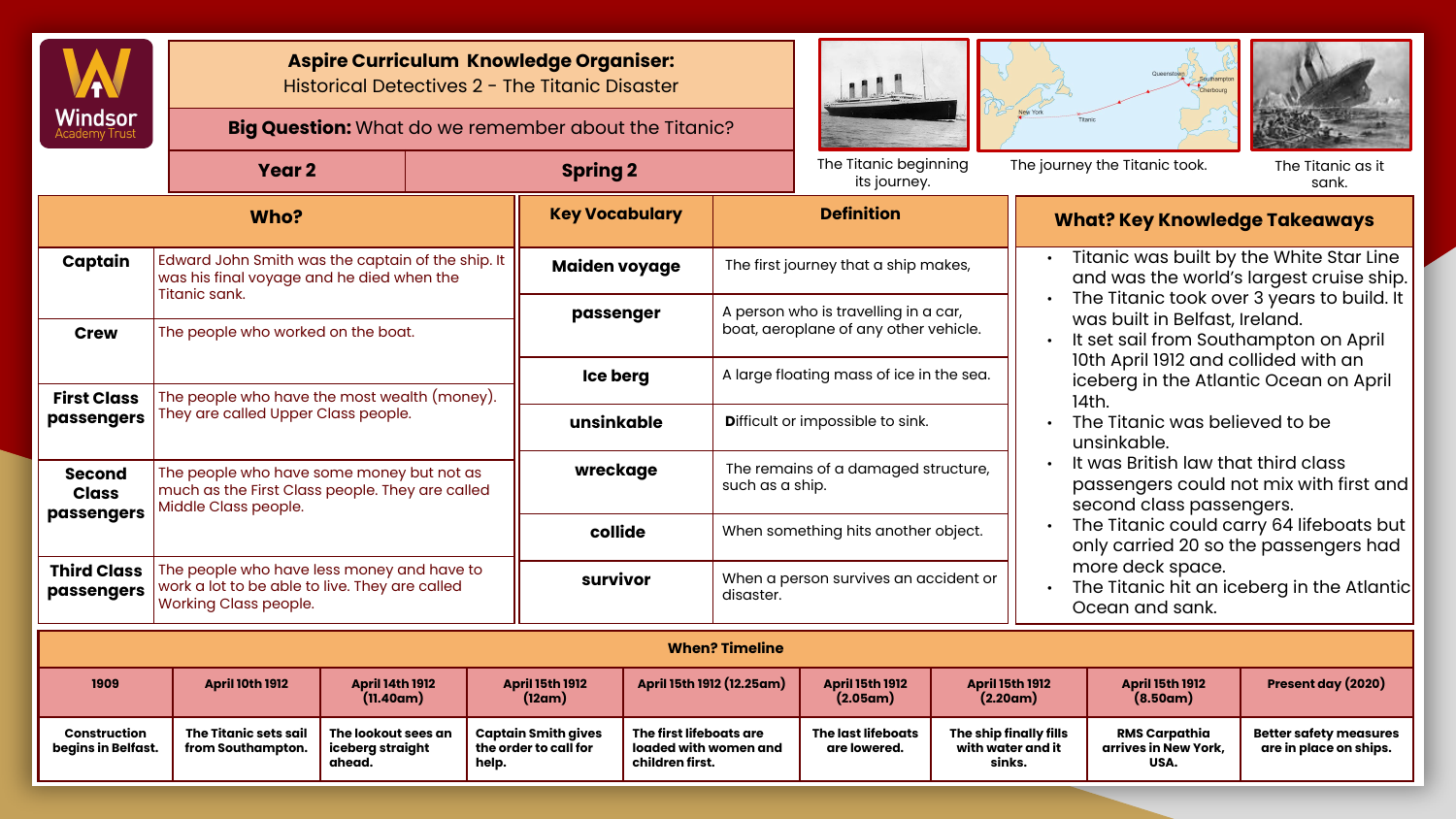

used

built

over Egypt

## **Aspire Curriculum Knowledge Organiser:**

Historical Detectives 1 - A Journey Through TIme (Ancient Egypt)

**Big Question: What can we learn about Ancient Egypt from what has survived?**

## **Year 6 Autumn 1 Autumn 1**



| <b>What? Key Knowledge Takeaways</b>                                                                                                                                                   |                                                                                                                                |                                                | <b>Who? Famous People</b>                                                                                                                   |                                                                                                                                                                  |                                                                                                                                                                                                   |                  | <b>Key</b><br><b>Vocabulary</b>                                    | <b>Definition</b>                                                                                                                                                                                            |                                |  |  |
|----------------------------------------------------------------------------------------------------------------------------------------------------------------------------------------|--------------------------------------------------------------------------------------------------------------------------------|------------------------------------------------|---------------------------------------------------------------------------------------------------------------------------------------------|------------------------------------------------------------------------------------------------------------------------------------------------------------------|---------------------------------------------------------------------------------------------------------------------------------------------------------------------------------------------------|------------------|--------------------------------------------------------------------|--------------------------------------------------------------------------------------------------------------------------------------------------------------------------------------------------------------|--------------------------------|--|--|
| -Eqypt is situated in the northeast corner of Africa.                                                                                                                                  |                                                                                                                                |                                                | Tutankhamun                                                                                                                                 | the 'boy king'.                                                                                                                                                  | King Tut lived around 1332 BC to 1323 BC, and because he was<br>only ten years old when he became a pharaoh, he was called                                                                        |                  |                                                                    | The kings or queens of Ancient Egypt. Ironically, the Egyptians                                                                                                                                              |                                |  |  |
| -Whilst some pyramids were tombs, not all pharaohs were<br>buried in pyramids. Some pyramids can be visited by tourists<br>today such as the Great Pyramid of Giza which stands at 147 |                                                                                                                                |                                                | <b>Cleopatra VII</b>                                                                                                                        | Cleopatra was one of the most famous women in history. She                                                                                                       |                                                                                                                                                                                                   |                  | never used the term pharaoh - it came from an old English<br>word. |                                                                                                                                                                                                              |                                |  |  |
| meters tall and took over twenty years to build.                                                                                                                                       | -The Ancient Egyptians believed in an Afterlife, where the soul                                                                |                                                | ruled ancient Egypt for 21 long years. She was the last Pharaoh<br>of Egypt.                                                                |                                                                                                                                                                  |                                                                                                                                                                                                   |                  | Curator                                                            | A keeper or custodian of a museum other collection.                                                                                                                                                          |                                |  |  |
| would meet the body again, so they mummified their Pharaohs.<br>- The Ancient Egyptian Civilization occurred around the same                                                           |                                                                                                                                |                                                | <b>Howard Carter</b><br>Howard Carter was a British Archaeologist, who became<br>world-famous after discovering the tomb of Tutankhamun, in |                                                                                                                                                                  |                                                                                                                                                                                                   | <b>Dynasties</b> | A line of hereditary rulers of a country.                          |                                                                                                                                                                                                              |                                |  |  |
| occurred.                                                                                                                                                                              | time that Stonehenge was built and the Stone Age - Iron age                                                                    |                                                |                                                                                                                                             | November 1922.                                                                                                                                                   |                                                                                                                                                                                                   |                  | <b>Mummification</b>                                               | A process where the skin and flesh of a corpse is preserved<br>and the body is prepared for the afterlife.<br>A system in which members of a society are ranked in order of<br>relative status or authority. |                                |  |  |
|                                                                                                                                                                                        | -Egypt would not have thrived had it not been for the River<br>Nile. The River Nile would flood to ensure crop growth.         |                                                | Khufu                                                                                                                                       | Khufu was the second pharaoh of the fourth dynasty, who built<br>the infamous Great Pyramid in Giza.<br>Rameses II was a pharaoh who is often referred to as the |                                                                                                                                                                                                   |                  |                                                                    |                                                                                                                                                                                                              |                                |  |  |
| ideas. This writing is known as hieroglyphs.                                                                                                                                           | -The Ancient Egyptians used small pictures to communicate                                                                      |                                                | <b>Rameses II</b>                                                                                                                           |                                                                                                                                                                  |                                                                                                                                                                                                   |                  | Hierarchy                                                          |                                                                                                                                                                                                              |                                |  |  |
|                                                                                                                                                                                        | -The Ancient Egyptians have impacted our world significantly;<br>they gave use things like paper, make up, toothpaste and much |                                                |                                                                                                                                             | greatest, most celebrated and most powerful pharaoh of the<br>New Kingdom.                                                                                       |                                                                                                                                                                                                   |                  | <b>Agriculture</b>                                                 | The practice of farming, including the cultivation of the soil for<br>growing crops and rearing animals.                                                                                                     |                                |  |  |
| more.                                                                                                                                                                                  |                                                                                                                                |                                                | <b>Djoser</b>                                                                                                                               |                                                                                                                                                                  | This famous third dynastic pharaoh is known for overseeing the<br>famous step pyramid at Saggara which is a famous milestone in<br>Eqyptian architecture. Djoser was also buried in this pyramid. |                  |                                                                    |                                                                                                                                                                                                              |                                |  |  |
| <b>When? Timeline</b>                                                                                                                                                                  |                                                                                                                                |                                                |                                                                                                                                             |                                                                                                                                                                  |                                                                                                                                                                                                   |                  |                                                                    |                                                                                                                                                                                                              |                                |  |  |
| 3100 - 2950 BC                                                                                                                                                                         | $2575 - 2150 BC$                                                                                                               | 1332-1323 BC<br>1279 - 1213BC<br><b>196 BC</b> |                                                                                                                                             |                                                                                                                                                                  |                                                                                                                                                                                                   | $51 - 30 BC$     | <b>30BC</b>                                                        | AD 1922                                                                                                                                                                                                      |                                |  |  |
| Hieroalvphics are First                                                                                                                                                                | The Great Pyramids are                                                                                                         |                                                | Tutankhamun ruled                                                                                                                           | The reign of Rameses II                                                                                                                                          | The Rosetta Stone is                                                                                                                                                                              |                  | The reign of                                                       | Romans invade and                                                                                                                                                                                            | <b>Howard Carter discovers</b> |  |  |

carved

The reign of Cleopatra VII Romans invade and conquer Egypt..

Howard Carter discovers Tutankhamun's tomb